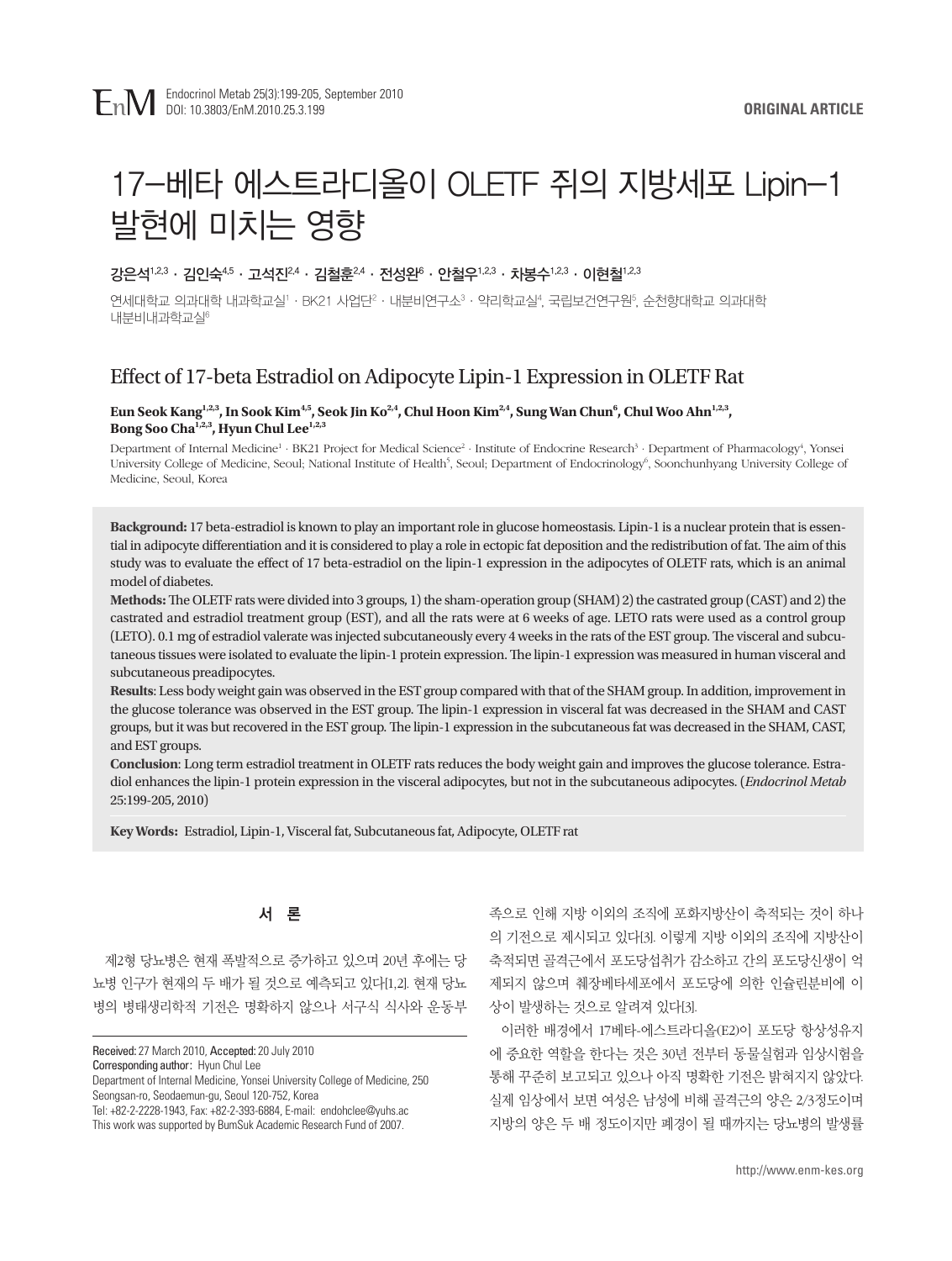이 남성과 차이가 없다[4]. 에스트로겐과 당뇨병과의 관계는 많이 보 고되었는데 폐경 후의 건강한 여성에서 에스트로겐 보충요법은 인 슐린 저항성을 호전시키고 혈당을 낮추는 효과가 있으며[5-8] 폐경 후의 당뇨병여성에서 에스트로겐 보충요법은 인슐린 저항성과 혈당 에 좋은 효과를 보여주었다[9-11]. 그러나 에스트로겐의 혈당강하 효과 자체는 크지 않고 당뇨병 상태를 정상혈당으로 되돌릴 수는 없 으나 당뇨병 전단계에서 당뇨병으로 진행되는 것을 예방하는 효과 가 있으리라 사료되고 있다[12]. 당뇨병 동물모델인 Otsuka Long Evans Tokushima Fatty (OLETF) 쥐는 자연적으로 제2형 당뇨병이 발 생하는 동물로 인간의 제2형 당뇨병과 유사하게 만성합병증이 발병 하는데[13-15] 특징적으로 수컷에서만 당뇨병이 발병한다[16]. 이러 한 효과는 에스트로겐의 효과로 추측되나 정확한 기전은 아직 탐색 되지 않았다[16].

Lipin-1은 핵 내 단백질로 지방세포 분화에 있어서 PPAR-gamma 와 같이 필수적인 인자로 알려져 있다[17-19]. 지방세포에서의 lipin 의 결핍은 지방이상증(lipodystrophy)을 유발해 인슐린저항성을 일 으키며[19] 지방조직에서 특이적으로 lipin을 과발현시키면 지방세포 는 증가하나 인슐린저항성은 호전되며 지방조직에서 lipin mRNA의 발현 정도는 인슐린 감수성 정도와 비례한다[20,21]. 또한 지방조직 의 lipin 발현 정도는 근육 내 지방함량과 역비례한다고 보고되어 [21] lipin은 이소성지방침착과 지방의 재 분포에 관여할 것으로 사료 된다[22].

본 연구에서는 에스트로겐이 당뇨병 동물모델인 OLETF 쥐의 지 방세포에서 lipin-1의 발현에 미치는 영향을 분석하고자 하였다.

#### 대상 및 방법

#### 1. 실험동물

제2형 당뇨병 및 인슐린 저항성 동물모델인 수컷 OLETF 쥐 32마 리와 대조군으로 사용한 수컷 Long-Evans Tokushima Otsuka (LETO) 쥐 8마리를 일본 Tokushima Research Institute (Otsuka Pharmaceutical, Tokushima, Japan)로부터 구하였다. 생후 6주령된 OLETF 쥐와 LETO 쥐를 우리당 1마리씩 분리하여 온도 23 ± 2°C, 습도 55 ± 5%에서 12시간 밤낮의 주기로 사육한다. 모든 쥐는 정상 식이를 투여하였고 먹이와 물의 섭취를 자유롭게 하였으며, 본 동물 실험 프로토콜은 본 연구기관의 동물실험지침을 준수하여 시행하 고 기관의 승인을 얻었다.

#### 2. Estradiol 투여

OLETF 쥐는 세 군으로 나누어서 각 군은 8마리씩으로 하고 생후 6주령에 한 군은 겉보기수술(sham-operation: SHAM)을 시행하고 다른 한군은 거세(castration) 하였으며(CAST) 다른 한 군은 거세 후 에스트로겐투여(EST)를 시작하였다. LETO 쥐는 대조군(LETO)으 로 사용하였다. Estradiol valerate (일본 Schering社)는 sesame oil에 희석(Estradiol:sesame oil = 1 : 9)하여 1 mg/mL의 농도가 되도록 하 였으며 SHAM군에서는 매개체(vehicle)를 0.1 mL의 양으로 하여 한 달에 1회 6주부터 42주까지 피하주사를 실시하였다[23].

#### 3. 혈당, 체중, 식이섭취량 측정 및 포도당부하검사 및 지방조직채취

매 주마다 체중의 변화를 관찰하고 공복혈당측정을 실시하였으 며 38주령의 OLETF 쥐와 LETO 쥐를 16시간 동안 금식시킨 후 복 강 내로 포도당 2 g/kg을 투여하고 꼬리정맥에서 혈액을 채취하여 0, 30, 60, 90, 120분에 혈당을 측정(Roche-Diagnostic, Pleasanton, CA, USA)하였다. 50주령의 동물을 희생하여 피하지방인 서혜부 백 색지방조직과 내장지방인 후복막지방을 분리하였다.

#### 4. Lipin-1 polyclonal antibody의 제작 및 Western blot analysis

인간 lipin-1 단백질의 C-터미널쪽 12개의 아미노산을 선택해 펩티 드를 합성하여 Lipin-1 펩티드를 SuperInject 수송체에 접합시킨 다음, 애주번트와 섞어서 토끼에 접종한 후, 혈액을 채취하였다. HeLa cell lysates와 쥐 brain lysates를 SDS-PAGE 겔에서 전개한 후 Western blot을 수행하여 제작 항체가 lipin-1을 잘 인식하는지 조사하였다.

#### 5. In vitro 실험

일차 인간피하지방 전구세포와 내장지방전구세포(Lonza Walkersville Inc. Walkersville, MD, USA)를 구입하여 배양하였다[24]. 분화 는 인슐린, 덱사메타존, IBMX, 인도메타신을 포함한 EGMTM-2 SingleQuots 보충액(Lonza)을 넣어준 EBM-2 내피세포 배양액(Lonza) 을 인슐린, 덱사메타존, IBMX, 인도메타신이 빠진 배양액과 교환해 줌으로써 유도시켰다. 분화 유도 시, 에스트로겐을 0.1 μM, 1 μM을 처리한 후 10일 후 lipin-1에 대한 Western blot을 수행하였다.

#### 6. 통계학적 분석

모든 자료는 평균값 ± 표준오차로 표시하여 분석하였고 실험 결 과들의 통계처리는 Students' *t*-test와 분산분석을 하였으며 *P*값은 0.05 미만을 통계학적으로 유의한 것으로 판단하였다. 모든 통계분 석은 SPSS for Windows 프로그램(version 12.0; SPSS, Chicago, IL, USA)을 이용하여 시행하였다.

#### 결 과

#### 1. 체중 및 혈당에 대한 효과

Figure 1은 LETO군, SHAM군, CAST군, EST군에서의 체중변화를 나타내었다. LETO군은 꾸준히 체중이 증가하다 체중이 유지되었고 SHAM군은 체중이 증가하다 고혈당이 나타나는 38주 이후 체중이 감소하였다. CAST군은 꾸준히 체중이 증가하였다. EST군은 체중증가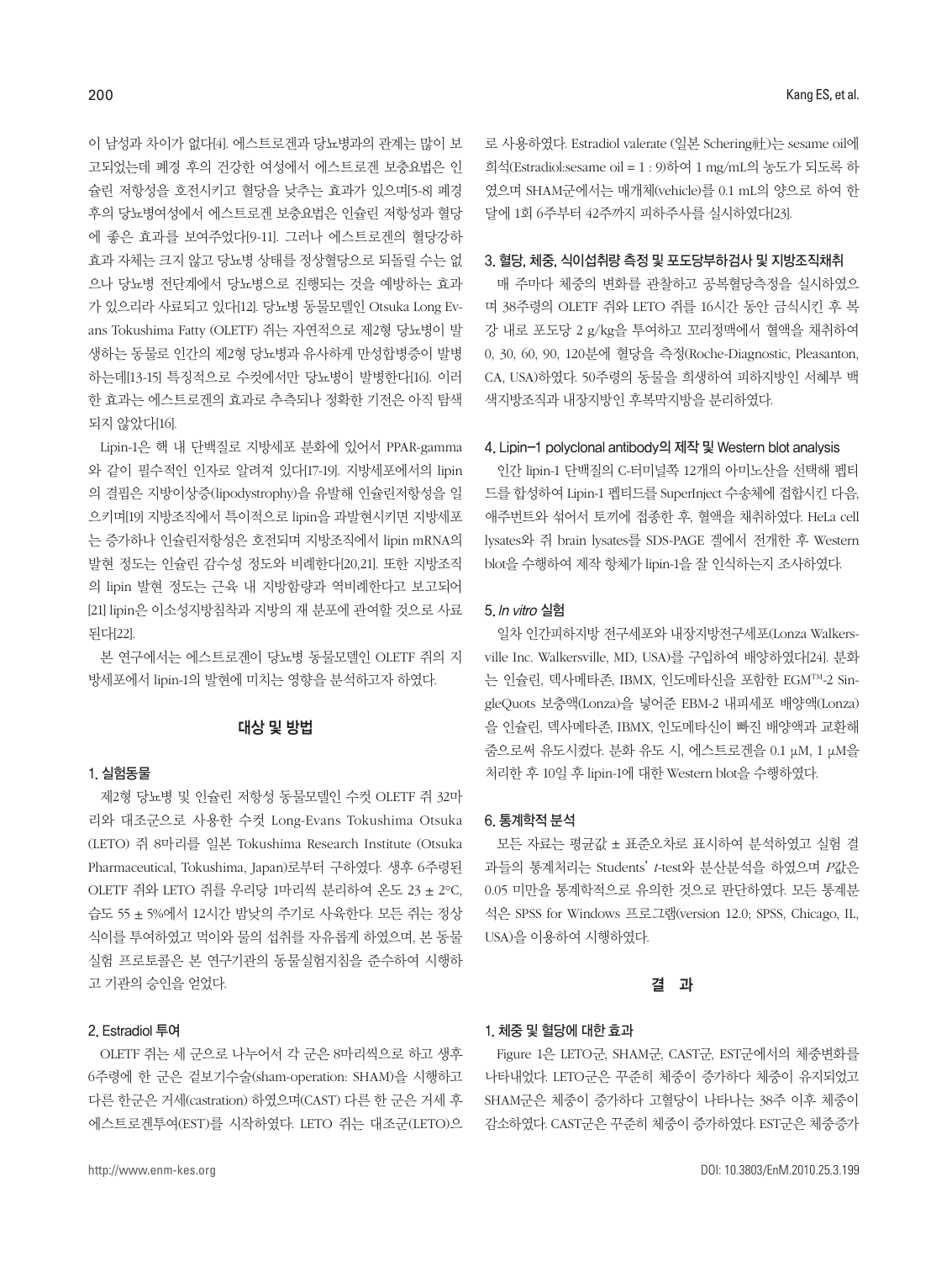

**Fig. 1.** Body weight changes during experiment. LETO, CAST and EST group shows steadily increase in body weight while SHAM group shows decrease in body weight after 38 weeks. \*indicates Pvalue < 0.05 when comparing estrogen treated OLETF rat group with sham operated OLETF rat group. Values are mean ± SE. n= 8 per group.



**Fig. 2.** Estradiol treated OLETF rats display improved glucose tolerance. \*indicates *P* value < 0.05 when comparing estrogen treated OLETF rat group with sham operated OLETF rat group. Values are mean  $\pm$  SE. n = 8 per group.

속도가 현저히 둔화되어 24주 이후에는 LETO군과 비슷하거나 더 낮 은 체중을 보였다. 38주에 실시한 복강 내 포도당 부하검사 결과 EST 군이 SHAM군보다 유의하게 당내성이 호전됨을 알 수 있었다(Fig. 2).

#### 2. In vivo sample western blot analysis

본 연구진이 제작한 lipin-1 항체는 lipin-1이 잘 발현하지 않는

DOI: 10.3803/EnM.2010.25.3.199

HeLa 세포에서는 lipin-1이 검출되지 않았고 lipin-1이 상당량 발현 하는 것으로 알려진 뇌에서는 lipin-1이 100 kDa 근처에서 잡히는 것을 볼 수 있었다. LETO 쥐와 OLETF 쥐에서 얻은 피하지방과 내장 지방에서 단백질을 분리한 후 lipin-1 항체를 이용하여 Western blot 을 시행한 결과 Figure 3에서 같이 내장지방에서는 LETO 쥐에서 발 현되는 lipin-1 단백이 SHAM군 및 CAST군에서는 LETO군에 비해 85% 감소하였고(*P* < 0.05) EST군에서 LETO군의 74%까지 회복되는 것을 알 수 있다(*P* < 0.05). 한편 피하지방에서는 LETO군에 비해 SHAM군은 55% 감소(*P* < 0.05), CAST군은 72% 감소(*P* < 0.05), EST 군에서는 62% 감소(*P* < 0.05)되었다.

#### 3. In vitro sample western blot analysis

일차 인간지방전구세포를 배양하면서 에스트로겐을 처리하여 본 결과 내장지방세포와 피하지방세포 모두에서 지방세포로 분화를 시 작하면서 lipin-1의 발현이 증가하였다. 내장지방전구세포에서는 85% 증가하였고(*P* < 0.05) 피하지방전구세포에서는 30% 증가하였 다(*P* < 0.05). 내장지방세포에서 0.1 μM의 에스트로겐을 처리한 경 우 lipin-1의 발현이 10% 증가하였고(*P* < 0.05) 1 μM을 처리한 경우 에는 27% 감소되었다(*P* < 0.05). 피하지방세포에서 0.1 μM의 에스트 로겐을 처리한 경우 lipin-1의 발현이 26% 감소하였고(*P* < 0.05) 1 μM을 처리한 경우에는 31% 감소되었다(*P* < 0.05)(Fig. 4).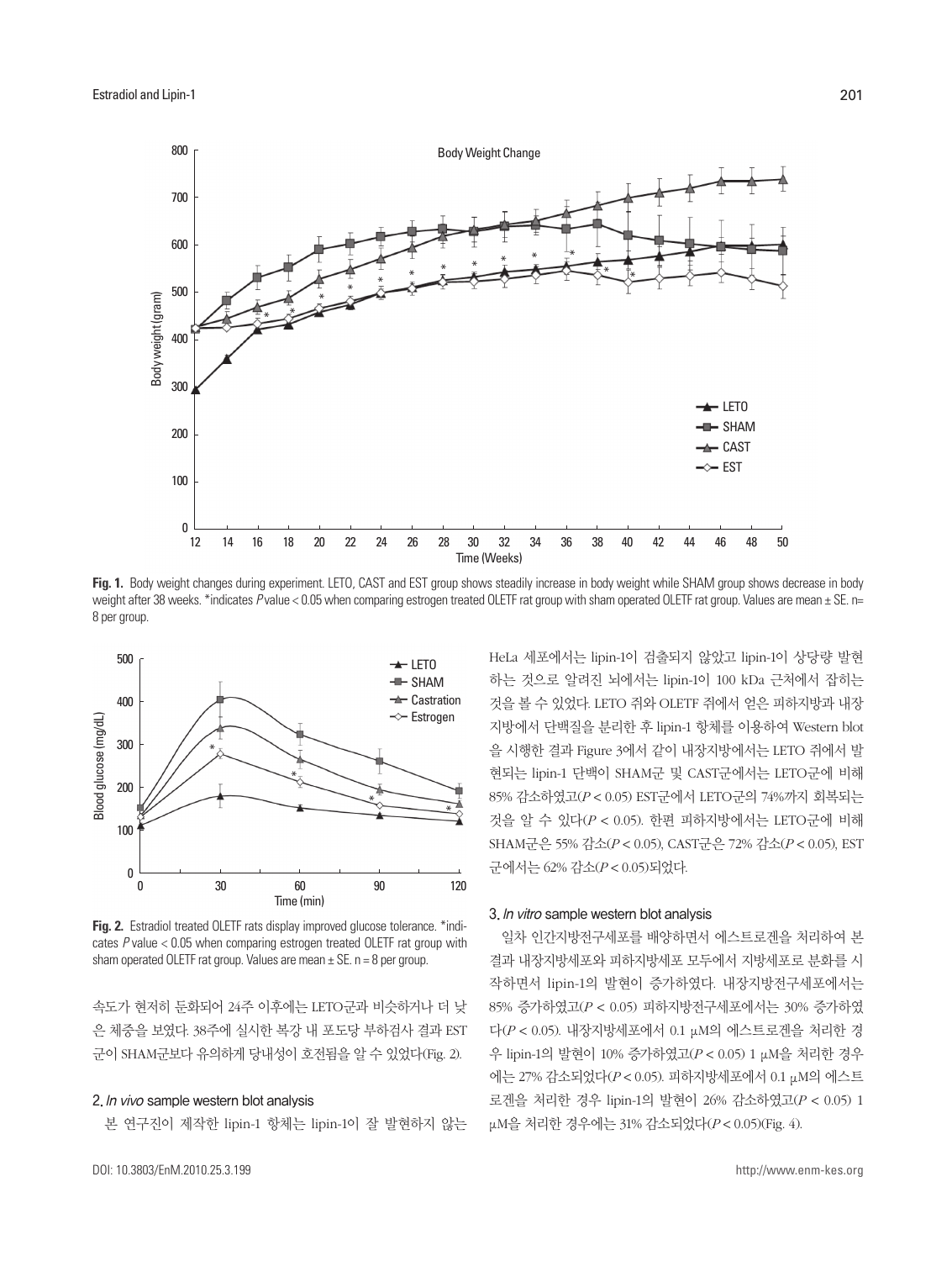

Fig. 3. Protein expression of lipin-1 in visceral and subcutaneous adipose tissues of rats. A. In visceral fat: Lipin-1 expression was decreased by 85% in SHAM and CAST group comparing with LETO group. In EST group, lipin-1 level was restored to 74% of that of LETO group. B. In subcutaneous fat: Lipin-1 expression showed



**Fig. 4.** Lipin-1 expression in human primary visceral and subcutaneous adipocytes. In visceral adipocyte, lipin-1 expression was increased by 10% with 0.1 μM estrogen and decreased 27% with 1 μM estrogen. In subcutaneous adipocyte, lipin-1 expression was decreased by 26% with 0.1 μM estrogen and decreased 31% with 1  $\mu$ M estrogen (n = 4).

## 고 찰

당뇨병 동물모델인 OLETF 쥐는 자연적으로 제2형 당뇨병이 발생 하는 동물로 인간의 제2형 당뇨병과 유사하게 만성합병증이 발생하 는데[13-15] 특징적으로 수컷에서만 당뇨병이 발병한다[16]. 이러한 효과는 에스트로겐의 효과로 추측되나 정확한 기전은 아직 탐색되 지 않았다. 본 연구에서도 에스트로겐 투여군에서 SHAM군에 비해 혈당이 유의하게 감소하였으나 정상 LETO군 수준으로는 감소하지 않았다. 이러한 결과는 많은 임상연구의 결과와도 일치한다[9-11]. 이러한 효과는 에스트로겐이 직접 근육에 작용하여 나타나는 것은 아님이 보고되었고[12,25] 간에서 지방산대사를 촉진[26,27], 간의 포 도당생성을 억제[25,28], 췌장 베타세포 기능보호[29,30] 및 베타세포 사멸억제[31,32] 등의 여러 가지 기전이 복합적으로 작용하여 이루어 진 것으로 사료된다. 또한 지방조직에서 지방세포의 분화를 촉진시 키고[33-35] 지방분해(lipolysis)를 억제[36]하는 것 역시 에스트로겐 의 혈당 강하 효과를 설명해주는 기전으로 생각된다. 또한 에스트 로겐은 렙틴과 유사한 식욕억제효과가 있어서[37] 체중을 감소시키 며 체중감소에 따른 이차적인 효과로 혈당이 감소한다. 본 연구에서 도 에스트로겐 투여에 의해 식이섭취량이 감소되었으며 이로 인한 체중감소, 혈당강하가 일어났을 가능성을 배제할 수 없다.

본 연구에서는 에스트로겐의 지방세포의 lipin에 대한 영향에 대 해 연구하였는데 lipin은 핵 내 단백질로 지방세포 분화에 필수적인 인자로 알려져 있으며[17-19] 지방세포에서의 lipin의 결핍은 지방이 상증을 유발해 인슐린저항성을 일으키며[19] 지방조직 특이적으로 lipin을 과발현시키면 지방세포는 증가하나 인슐린저항성은 호전되 는데 이는 지방의 분화를 촉진시켜서 일어나는 현상으로 사료되고 있으며 지방조직에서 lipin mRNA의 발현 정도는 인슐린 감수성 정 도와 비례한다고 보고되었다[20,21]. Lipin-1은 mRNA의 선택적 스플 라이싱에 의하여 두 가지 형태로 존재하는데 다른 기능을 갖는다 [38]. 세포질에 존재하는 lipin-1은 효소역할을 하여 중성지방합성을 촉진시키는 역할을 하며[39,40] 핵 내에 위치한 lipin-1은 전사과정에 부요소로 작용하는데 지방산 산화에 관여하는 유전자의 활성에 관 여한다[41]. 즉 lipin-1은 peroxisome proliferator-activated receptor alpha (PPAR α)와 PPARγ coactivator 1α (PGC-1 α)에 직접 작용해 지 방산 산화 유전자의 활성을 조절하는 것으로 알려져 있다. 본 연구에 서는 지방조직에서 lipin-1 발현을 보았다. 내장지방에서는 LETO 쥐 에서 발현되는 lipin-1 단백이 SHAM군 및 CAST군에서는 LETO군에 비해 85% 감소하였고(*P* < 0.05) EST군에서 LETO군의 74%까지 회복 되는 것을 알 수 있다(*P* < 0.05). 그러나 피하지방에서는 EST군도 lipin-1 발현이 LETO군에 비해 유의하게 감소되었다. 이러한 결과는 에스트로겐이 내장지방에서만 lipin-1의 발현을 증가시키는 것을 제 시하나 정확한 분자생물학적 기전은 향후 연구되어야 할 것이다.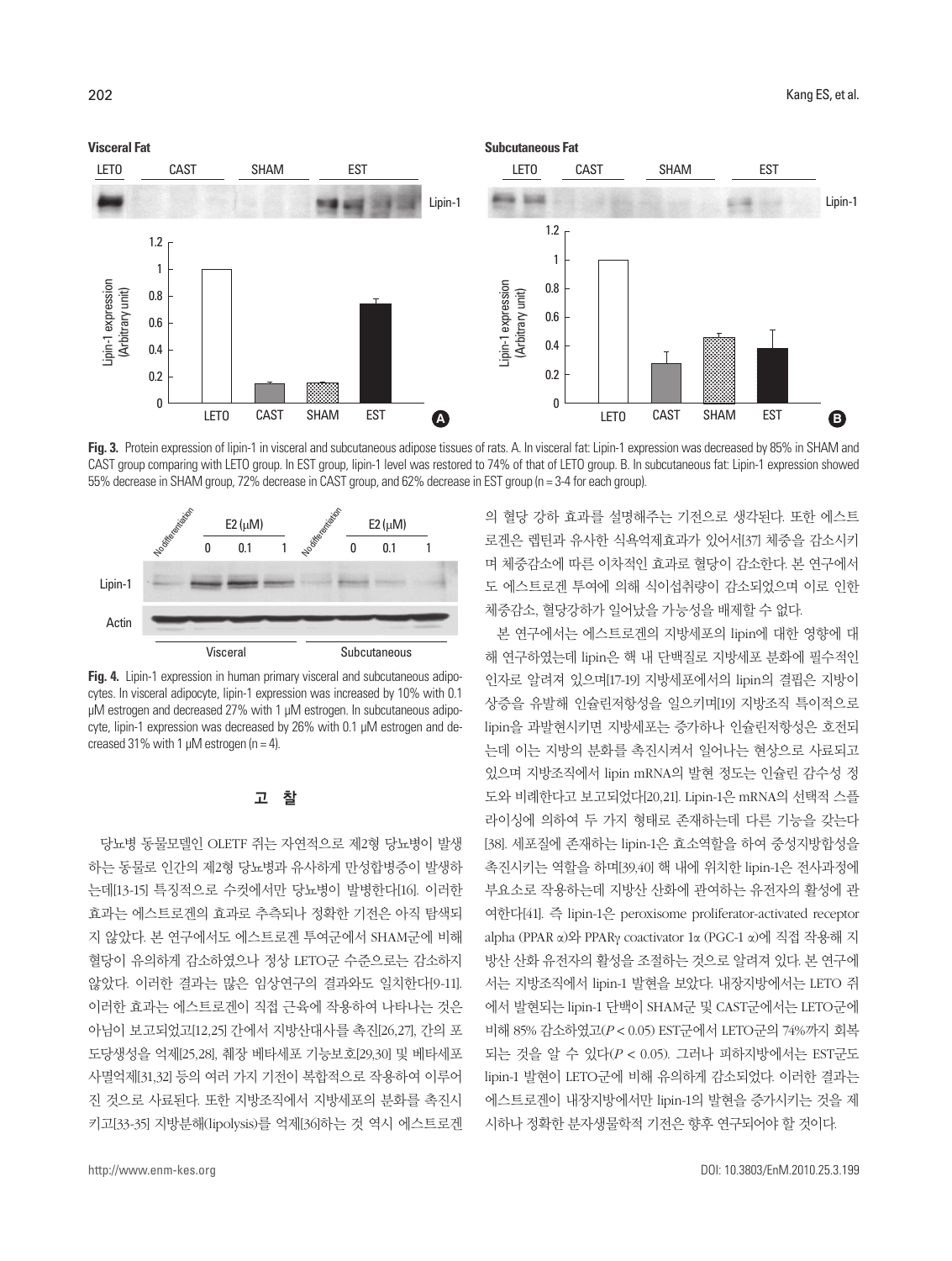SHAM군 및 CAST군의 내장지방세포에서 lipin-1의 발현이 감소 되어있는 것은 지방세포 분화가 덜되고 늦게 되어 지방의 저장이 제 대로 일어나지 않아 이소성 지방침착을 일으키는 하나의 기전이 되 리라 사료된다. 또한 이소성 지방침착 및 미성숙된 지방세포에서 나 오는 아디포카인 등은 인슐린저항성증가, 혈당상승을 유발하는데 기여했을 것으로 사료된다. 에스트로겐을 투여한 EST군의 지방조직 에서는 lipin-1의 발현이 증가되었다. 이는 에스트로겐을 투여하면 지방의 분화가 촉진되어 이소성 지방침착을 감소시켜 인슐린저항성 의 감소, 혈당감소에 역할을 했을 가능성을 제시한다.

인간 지방전구세포를 이용한 실험에서는 내장지방세포에서는 0.1 μM 에스트로겐 처리 시 lipin-1의 발현이 증가하다 1 μM 처리 시는 감소하는 양상을 보였고 피하지방세포에서는 에스트로겐 처리 시 lipin-1의 발현이 감소하였다. *In vivo* 실험과 *in vitro* 실험의 차이점 은 *in vivo* 실험에서는 조직을 얻은 시점이 비만과 당뇨병과 연관된 어떤 병리기전에 의해 이미 lipin-1이 감소되어있는 또는 제때 증가되 지 못하는 상황에서 에스트로겐이 투여되었고, *in vitro*에서는 정상 적으로 지방세포로 분화가 일어나고 있는 상황에서 에스트로겐이 추가로 투여되었기 때문에, 상대적으로 *in vitro* 실험에서는 에스트 로겐의 lipin-1 매개 효과가 나타날 수 있는 여지가 상당히 줄어들어 있다고 볼 수 있다. 또한, 내장지방 세포에서 lipin-1을 감소시킨 1 μM의 농도는 일반적인 호르몬의 유효 농도보다 훨씬 높기 때문에 나타난 역자U 약물반응으로 유추가능하며, 향후 실험에서는 다양 한 농도를 시험함으로써 유효 농도를 적정하는 것이 필요함을 시사 한다고 하겠다.

본 연구의 제한 점으로는 에스트로겐 투여 동물에서 에스트로겐 의 혈중 농도는 측정하지 않아 효과적으로 에스트로겐의 투여가 이 루어졌는지 판단하기 어려운 점이 있으나 본 연구와 동일한 조건 및 방법으로 실험하여 혈중농도를 측정한 다른 연구가 있다[42]. 또한 실험방법상의 문제로 mRNA 발현검사에 모든 샘플을 사용하지 못 한 한계점이 있다.

결론적으로 본 연구에서는 OLETF 쥐에서 17-베타 에스트라디올 을 장기간 투여한 결과 체중증가 정도가 감소되었고 포도당부하검 사에서 혈당상승 정도가 유의하게 적었으며 지방세포에서 lipin-1의 발현이 증가됨을 보였다. 이는 향후 에스트로겐의 지방세포 분화 및 이소성지방침착에 대한 연구를 위한 기초적 자료가 될 것으로 기대 한다.

#### 요 약

배경: 17베타-에스트라디올이 포도당 항상성유지에 중요한 역할 을 한다고 사료되고 있으나 명확한 기전은 밝혀지지 않았다. Lipin은 핵 내 단백질로 지방세포 분화에 있어서 필수적인 인자로 알려져 있 으며 이소성 지방침착과 지방의 재분포에 관여할 것으로 사료된다. 본 연구에서는 17-베타 에스트라디올이 당뇨병 동물모델인 OLETF 쥐에서 지방세포의 lipin 발현에 미치는 영향을 분석하고자 하였다.

방법: 생후 6주에 OLETF 쥐를 3군으로 나누어 한 군은 겉보기수 술을 시행하고(SHAM), 다른 한 군에서는 거세하고(CAST) 나머지 한 군에서는 거세한 후 에스트로겐치료를 하였다(EST). LETO 쥐 8 마리를 대조군(LETO)으로 사용하였다. EST군에서는 estradiol valerate를 0.1 mg을 한 달에 1회 6주부터 42주까지 피하주사를 실시 하였다.

결과: SHAM군에서는 체중이 증가하다 고혈당증이 나타나는 30 주 이후 체중증가 정도가 감소되었고 CAST군에서는 지속적으로 체 중이 증가하였다. EST군에서는 체중증가 속도가 느려져서 대조군인 LETO군과 비슷한 수준으로 체중이 유지되었다. EST군에서 포도당 부하검사상 혈당상승 정도가 유의하게 적었다. 내장지방세포에서의 lipin-1의 발현은 SHAM군, CAST군에서는 감소하였으나 EST군에서 는 회복됨이 관찰되었다. 피하 지방세포에서의 lipin-1의 발현은 SHAM군, CAST군, EST군 모두에서 감소하였다.

결론: OLETF 쥐에서 17-베타 에스트라디올을 장기간 투여한 결과 체중증가 정도가 감소되었고 포도당부하검사에서 혈당상승 정도가 유의하게 적었으며 내장지방세포에서 lipin-1의 발현을 회복시켜 주 었으나 이러한 효과는 피하지방세포에서는 관찰되지 않았다.

## 참고문헌

- 1. King H, Aubert RE, Herman WH: Global burden of diabetes, 1995-2025: prevalence, numerical estimates, and projections. Diabetes Care 21:1414- 1431, 1998
- 2. Wild S, Roglic G, Green A, Sicree R, King H: Global prevalence of diabetes: estimates for the year 2000 and projections for 2030. Diabetes Care 27: 1047-1053, 2004
- 3. McGarry JD: Banting lecture 2001: dysregulation of fatty acid metabolism in the etiology of type 2 diabetes. Diabetes 51:7-18, 2002
- 4. Gale EA, Gillespie KM: Diabetes and gender. Diabetologia 44:3-15, 2001
- 5. Espeland MA, Hogan PE, Fineberg SE, Howard G, Schrott H, Waclawiw MA, Bush TL: Effect of postmenopausal hormone therapy on glucose and insulin concentrations. PEPI Investigators. Postmenopausal Estrogen/Progestin Interventions. Diabetes Care 21:1589-1595, 1998
- 6. Crespo CJ, Smit E, Snelling A, Sempos CT, Andersen RE; NHANES III: Hormone replacement therapy and its relationship to lipid and glucose metabolism in diabetic and nondiabetic postmenopausal women: results from the Third National Health and Nutrition Examination Survey (NHANES III). Diabetes Care 25:1675-1680, 2002
- 7. Saglam K, Polat Z, Yilmaz MI, Gulec M, Akinci SB: Effects of postmenopausal hormone replacement therapy on insulin resistance. Endocrine 18: 211-214, 2002
- 8. Li C, Samsioe G, Borgfeldt C, Bendahl PO, Wilawan K, Aberg A: Lowdose hormone therapy and carbohydrate metabolism. Fertil Steril 79:550- 555, 2003
- 9. Andersson B, Mattsson LA, Hahn L, Mårin P, Lapidus L, Holm G, Bengts-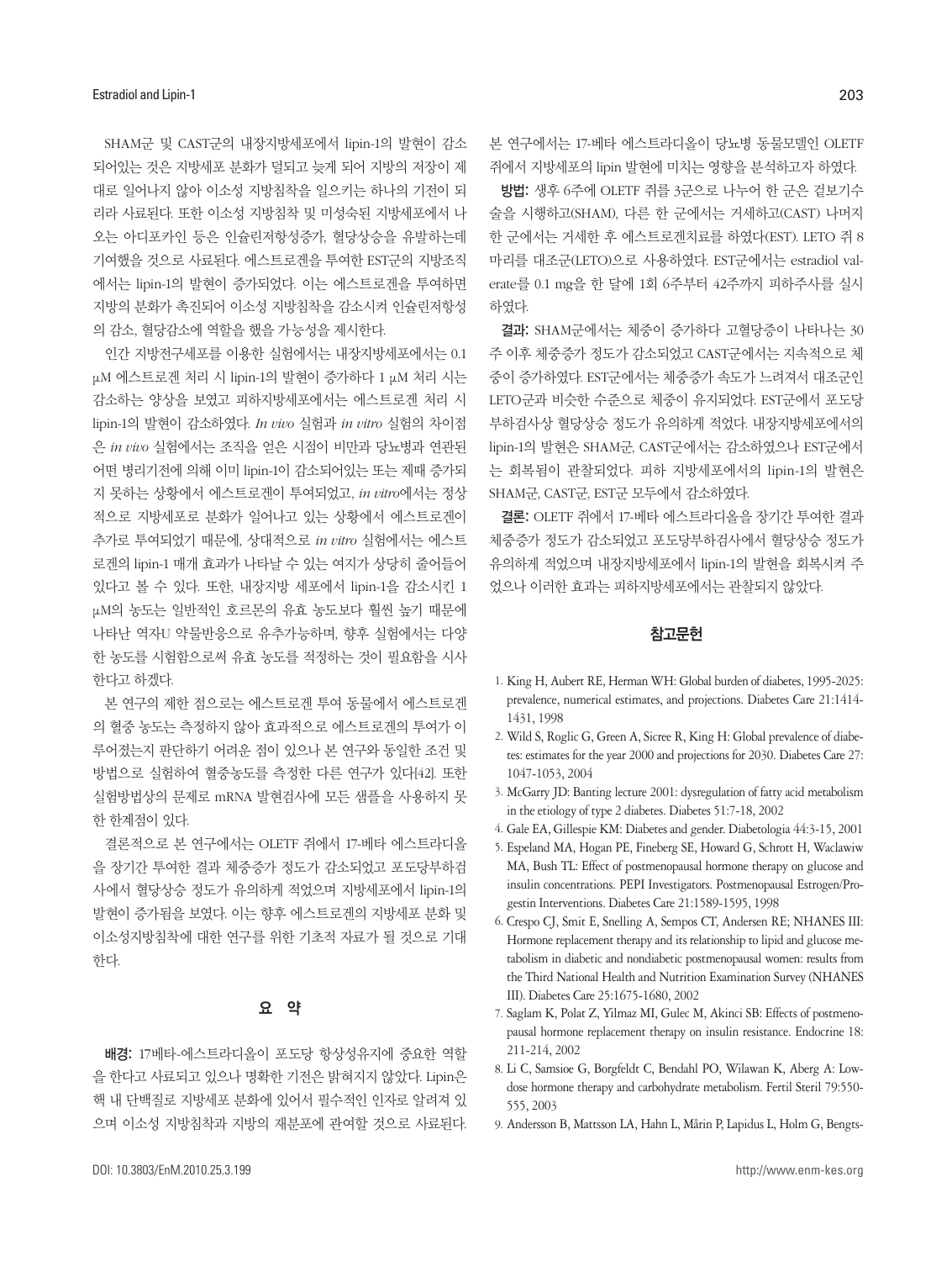son BA, Björntorp P: Estrogen replacement therapy decreases hyperandrogenicity and improves glucose homeostasis and plasma lipids in postmenopausal women with noninsulin-dependent diabetes mellitus. J Clin Endocrinol Metab 82:638-643, 1997

- 10. Brussaard HE, Gevers Leuven JA, Frölich M, Kluft C, Krans HM: Shortterm oestrogen replacement therapy improves insulin resistance, lipids and fibrinolysis in postmenopausal women with NIDDM. Diabetologia 40: 843-849, 1997
- 11. Friday KE, Dong C, Fontenot RU: Conjugated equine estrogen improves glycemic control and blood lipoproteins in postmenopausal women with type 2 diabetes. J Clin Endocrinol Metab 86:48-52, 2001
- 12. Louet JF, LeMay C, Mauvais-Jarvis F: Antidiabetic actions of estrogen: insight from human and genetic mouse models. Curr Atheroscler Rep 6: 180-185, 2004
- 13. Takiguchi S, Takata Y, Takahashi N, Kataoka K, Hirashima T, Kawano K, Miyasaka K, Funakoshi A, Kono A: A disrupted cholecystokinin A receptor gene induces diabetes in obese rats synergistically with ODB1 gene. Am J Physiol 274:E265-E270, 1998
- 14. Kawano K, Hirashima T, Mori S, Natori T: OLETF (Otsuka Long-Evans Tokushima Fatty) rat: a new NIDDM rat strain. Diabetes Res Clin Pract 24:S317-S320, 1994
- 15. Kawano K, Hirashima T, Mori S, Saitoh Y, Kurosumi M, Natori T: Spontaneous long-term hyperglycemic rat with diabetic complications. Otsuka Long-Evans Tokushima Fatty (OLETF) strain. Diabetes 41:1422-1428, 1992
- 16. Shi K, Mizuno A, Sano T, Ishida K, Shima K: Sexual difference in the incidence of diabetes mellitus in Otsuka-Long-Evans-Tokushima-Fatty rats: effects of castration and sex hormone replacement on its incidence. Metabolism 43:1214-1220, 1994
- 17. Phan J, Peterfy M, Reue K: Lipin expression preceding peroxisome proliferator-activated receptor-gamma is critical for adipogenesis in vivo and in vitro. J Biol Chem 279:29558-29564, 2004
- 18. Phan J, Peterfy M, Reue K: Biphasic expression of lipin suggests dual roles in adipocyte development. Drug News Perspect 18:5-11, 2005
- 19. Peterfy M, Phan J, Xu P, Reue K: Lipodystrophy in the fld mouse results from mutation of a new gene encoding a nuclear protein, lipin. Nat Genet 27:121-124, 2001
- 20. Xu J, Lee WN, Phan J, Saad MF, Reue K, Kurland IJ: Lipin deficiency impairs diurnal metabolic fuel switching. Diabetes 55:3429-3438, 2006
- 21. Yao-Borengasser A, Rasouli N, Varma V, Miles LM, Phanavanh B, Starks TN, Phan J, Spencer HJ 3rd, McGehee RE Jr, Reue K, Kern PA: Lipin expression is attenuated in adipose tissue of insulin-resistant human subjects and increases with peroxisome proliferator-activated receptor gamma activation. Diabetes 55:2811-2818, 2006
- 22. van Harmelen V, Rydén M, Sjölin E, Hoffstedt J: A role of lipin in human obesity and insulin resistance: relation to adipocyte glucose transport and GLUT4 expression. J Lipid Res 48:201-206, 2007
- 23. Tomiyoshi Y, Sakemi T, Aoki S, Miyazono M: Different effects of castration and estrogen administration on glomerular injury in spontaneously hyperglycemic Otsuka Long-Evans Tokushima Fatty (OLETF) rats. Nephron 92: 860-867, 2002
- 24. Ocaña A, Gómez-Asensio C, Arranz-Gutiérrez E, Torres C, Señorans FJ, Reglero G: In vitro study of the effect of diesterified alkoxyglycerols with conjugated linoleic acid on adipocyte inflammatory mediators. Lipids Health

Dis 9:36, 2010

- 25. Mauvais-Jarvis F, Kulkarni RN, Kahn CR: Knockout models are useful tools to dissect the pathophysiology and genetics of insulin resistance. Clin Endocrinol (Oxf) 57:1-9, 2002
- 26. Nemoto Y, Toda K, Ono M, Fujikawa-Adachi K, Saibara T, Onishi S, Enzan H, Okada T, Shizuta Y: Altered expression of fatty acid-metabolizing enzymes in aromatase-deficient mice. J Clin Invest 105:1819-1825, 2000
- 27. Hewitt KN, Pratis K, Jones ME, Simpson ER: Estrogen replacement reverses the hepatic steatosis phenotype in the male aromatase knockout mouse. Endocrinology 145:1842-1848, 2004
- 28. Cagnacci A, Soldani R, Carriero PL, Paoletti AM, Fioretti P, Melis GB: Effects of low doses of transdermal 17 beta-estradiol on carbohydrate metabolism in postmenopausal women. J Clin Endocrinol Metab 74:1396-1400, 1992
- 29. Paik SG, Michelis MA, Kim YT, Shin S: Induction of insulin-dependent diabetes by streptozotocin. Inhibition by estrogens and potentiation by androgens. Diabetes 31:724-729, 1982
- 30. Puah JA, Bailey CJ: Insulinotropic effect of ovarian steroid hormones in streptozotocin diabetic female mice. Horm Metab Res 17:216-218, 1985
- 31. Contreras JL, Smyth CA, Bilbao G, Young CJ, Thompson JA, Eckhoff DE: 17beta-Estradiol protects isolated human pancreatic islets against proinflammatory cytokine-induced cell death: molecular mechanisms and islet functionality. Transplantation 74:1252-1259, 2002
- 32. Zhu M, Mizuno A, Kuwajima M, Ogino T, Murakami T, Noma Y, Sano T, Shima K: Ovarian hormone-induced beta-cell hypertrophy contributes to the homeostatic control of beta-cell mass in OLETF female rat, a model of Type II diabetes. Diabetologia 41:799-805, 1998
- 33. Heine PA, Taylor JA, Iwamoto GA, Lubahn DB, Cooke PS: Increased adipose tissue in male and female estrogen receptor-alpha knockout mice. Proc Natl Acad Sci U S A 97:12729-12734, 2000
- 34. Jones ME, Thorburn AW, Britt KL, Hewitt KN, Wreford NG, Proietto J, Oz OK, Leury BH, Robertson KM, Yao S, Simpson ER: Aromatase-deficient (ArKO) mice have a phenotype of increased adiposity. Proc Natl Acad Sci U S A 97:12735-12740, 2000
- 35. Misso ML, Murata Y, Boon WC, Jones ME, Britt KL, Simpson ER: Cellular and molecular characterization of the adipose phenotype of the aromatase-deficient mouse. Endocrinology 144:1474-1480, 2003
- 36. O'Sullivan AJ, Ho KK: A comparison of the effects of oral and transdermal estrogen replacement on insulin sensitivity in postmenopausal women. J Clin Endocrinol Metab 80:1783-1788, 1995
- 37. Gao Q, Mezei G, Nie Y, Rao Y, Choi CS, Bechmann I, Leranth C, Toran-Allerand D, Priest CA, Roberts JL, Gao XB, Mobbs C, Shulman GI, Diano S, Horvath TL: Anorectic estrogen mimics leptin's effect on the rewiring of melanocortin cells and Stat3 signaling in obese animals. Nat Med 13:89-94, 2007
- 38. Peterfy M, Phan J, Reue K: Alternatively spliced lipin isoforms exhibit distinct expression pattern, subcellular localization, and role in adipogenesis. J Biol Chem 280:32883-32889, 2005
- 39. Carman GM, Han GS: Phosphatidic acid phosphatase, a key enzyme in the regulation of lipid synthesis. J Biol Chem 284:2593-2597, 2009
- 40. Reue K, Brindley DN: Thematic Review Series: Glycerolipids. Multiple roles for lipins/phosphatidate phosphatase enzymes in lipid metabolism. J Lipid Res 49:2493-2503, 2008
- 41. Finck BN, Gropler MC, Chen Z, Leone TC, Croce MA, Harris TE, Law-